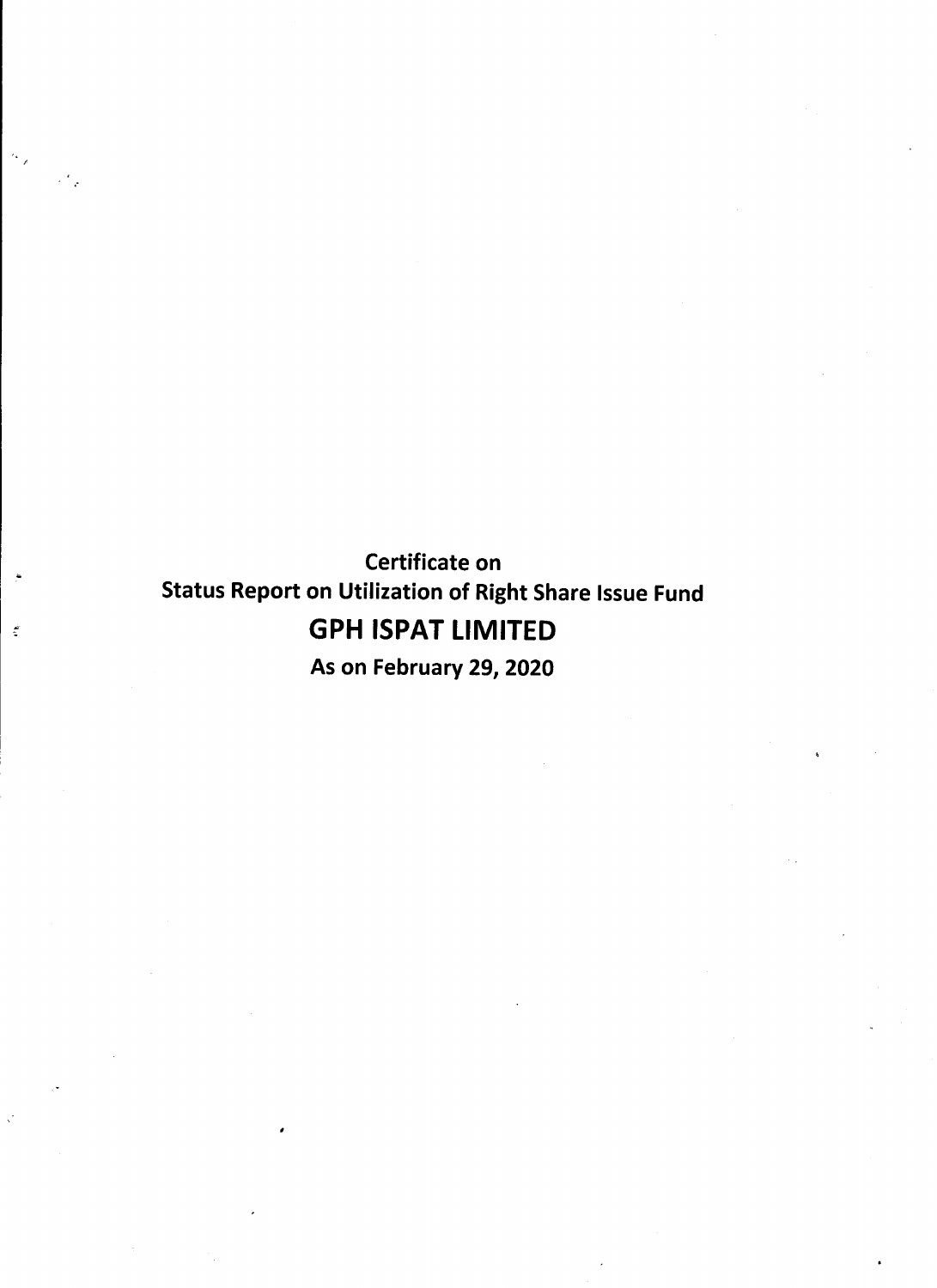



## Certificate on Status Report on Utilization of Rights Share Issue Fund **GPH Ispat Limited** As on February 29, 2020

We have examined relevant financial statements, books of accounts and other records of the GPH Ispat Limited and certify that the proceeds raised through rights share issue were utilized for purpose of the Company's business.

### Utilization of Rights Share Proceeds:

GPH lspat Limited has raised BDT 2,619,540,000 through issuance of 187,110,000 rights share, subscription date from April 17, 2016 to May 12, 2016 and utilization status of rights share issue proceeds is as follows:

|                                      | <b>Amount in Taka</b> |                                                        |                                   |                                 |  |  |  |
|--------------------------------------|-----------------------|--------------------------------------------------------|-----------------------------------|---------------------------------|--|--|--|
| <b>Particulars</b>                   | June 01, 2019 to      | Cumulative upto<br>February 29, 2020 February 29, 2020 | March 01, 2019 to<br>May 31, 2019 | Cumulative upto<br>May 31, 2019 |  |  |  |
| <b>Opening Balance</b>               | 35,051                |                                                        | 93,987                            |                                 |  |  |  |
| Proceeds from Rights Share Issue     |                       | 2,619,540,000                                          |                                   | 2,619,540,000                   |  |  |  |
| <b>Net Proceed</b>                   | 35,051                | 2,619,540,000                                          | 93,987                            | 2,619,540,000                   |  |  |  |
| <b>Proceeds Utilization:</b>         |                       |                                                        |                                   |                                 |  |  |  |
| Land & Building/Civil Works          | 35,051                | 2,300,035,051                                          | 58,936                            | 2,300,000,000                   |  |  |  |
| Erection & Installation of Machinery |                       | 300,000,000                                            |                                   | 300,000,000                     |  |  |  |
| <b>Rights Issue Expenses</b>         |                       | 19,504,949                                             |                                   | 19,504,949                      |  |  |  |
| Total                                | 35,051                | 2,619,540,000                                          | 58,936                            | 2,619,504,949                   |  |  |  |

Un-utilized fund from Rights Share Issue proceeds as on February 29, 2020 was Tk. nil; which lies with Southeast Bank Limited in the following way:

## Balance in SND A/C No: 000413500000007 Tk.

Board of Directors has authenticated the Final Utilization Report of GPH lspat Limited as on February 29, 2020 and is attached herewith.

#### We report that:

(a) Rights Issue proceeds have been utilized till February 29, 2020 for the purposes/heads as specified in the Rights Share Offer Document;

(b) Rights Issue proceeds have been utilized in line with the condition no. 18 of the Bangladesh Securities & Exchange Commission's approval letter for the Rights Issue;

(c) Utilization time for Right Issue Proceeds has been extended upto 31.05.2019 instead of 31.05.2018 by passing resolution in Extra-Ordinary General Meeting of the Shareholders held on 10.12.2017. Utilization of Right issue proceeds are being implemented within the said revised Utilization time

(d) The Company utilized full amount of Right Issue Proceeds as per purposes/heads as specified in the ROD except Tk. 35,0Sl which was remained un-utilized under the head of "Right Issue Expenses". To utilize the un-utilize amount Tk. 35,051 in Civil Works head was placed for the shareholders' approval in the Company's 13th Annual General Meeting (AGM) held on 26th December, 2019. Accordingly, the Shareholders approved to utilize Tk. 35,051 in "Civil Works" in place of "Right Issue Expenses".

(e) Utilization of Rights Issue proceeds is accurate and for the purpose of the company as mentioned/specified m the rights share offer document; and

(f) (i) Assets have been procured/imported/constructed maintaining proper/required procedure as well as at a reasonable price; and

(ii) Verification of all necessary documents/papers/vouchers has been made in support of utilization of Rights Issue proceeds making reconciliation with Bank Statement.

Dated, Chattogram; March 03, 2020 Rahman Mostafa Alam & Co.

Principal Office: Paramount Heights (7th Floor, D2 & C1), 65/2/1 Box Culvert Road, Purana Paltan, Dhaka-1000, Phone.: +88-02-9553449, 9551128, Mob: 01914284705, 01819225339, E-mail : madhaka@gmail.com, Web : www.rmabd.com Branch Office (Dhaka): House # 195, New DOHS, Road # 1 (3rd Floor, C-3), Mohakhali, Dhaka-1206, Phone: +88-02-9834313, Mob: 01920911976, 01819224976, 01819225339, E-mail : rmadhaka@gmail.com, Web: www.rmabd.com Branch Office (Chattogram) : Al Madina Tower (6th Floor), 88/89, Agrabad C/A, Chattogram-4100, Phone : +88-031-725314, Mob : 01818127520, 01819225339, E-mail : mactg@gmail.com, Web : www.rmabd.com